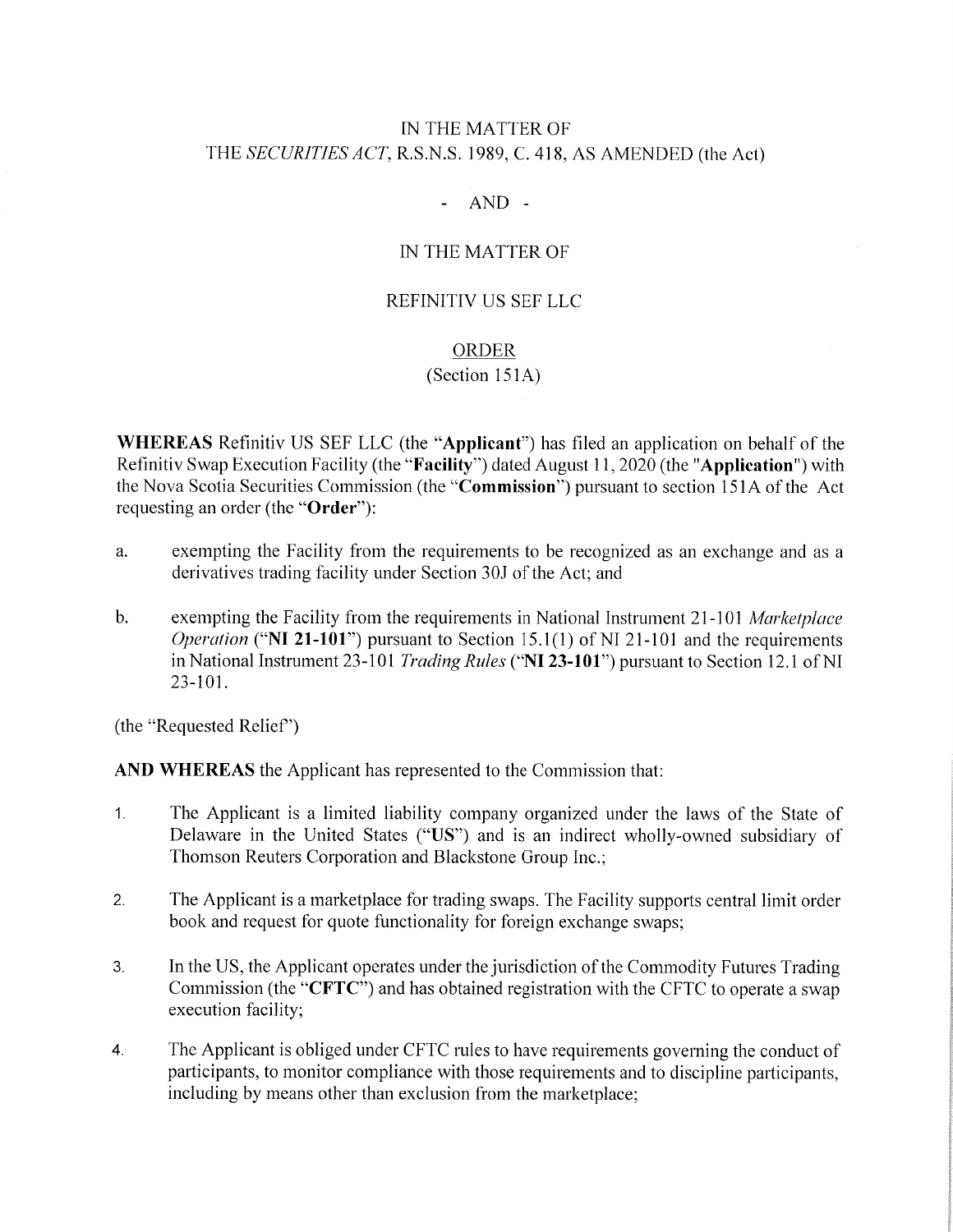- 5. The Applicant has retained the National Futures Association to be a regulatory services provider;
- 6. Because the Applicant regulates the conduct of its participants, it is considered by the Commission to be an exchange;
- 7. Because the Applicant has participants located in Nova Scotia, it is considered by the Commission to be carrying on business as an exchange in Nova Scotia and is required to be recognized as such or exempted from recognition pursuant to section 151A of the Act;
- 8. The Applicant does not facilitate the trading of anything subject to clearing;
- 9. The Applicant has no physical presence in Nova Scotia and does not otherwise carry on business in Nova Scotia except as described above;

AND WHEREAS the Commission will monitor developments in international and domestic capital markets and the Applicant's activities on an ongoing basis to determine whether it is appropriate for the Order to continue to be granted subject to the terms and conditions set out in Schedule A to this Order;

AND WHEREAS the Applicant has acknowledged to the Commission that the scope of the Order and the terms and conditions imposed by the Commission set out in Schedule A to this Order may change as a result of the Commission's monitoring of developments in international and domestic capital markets or the Applicant's activities, or as a result of any changes to the laws in Nova Scotia affecting trading in derivatives or securities;

AND WHEREAS based on the Application, together with the representations made by and acknowledgements of the Applicant to the Commission, the Commission has determined that the granting of the Order would not be prejudicial to the public interest;

IT IS HEREBY ORDERED, pursuant to Section 151A of the Act, that the Requested Relief is granted provided that the Applicant complies with the terms and conditions contained in Schedule A.

DATED at Halifax, Nova Scotia this 2nd day of September, 2020.

 $\Lambda$   $\Lambda$   $\Lambda$   $\Lambda$ 

Paul Radford, Q.C. Chair Nova Scotia Securities Commission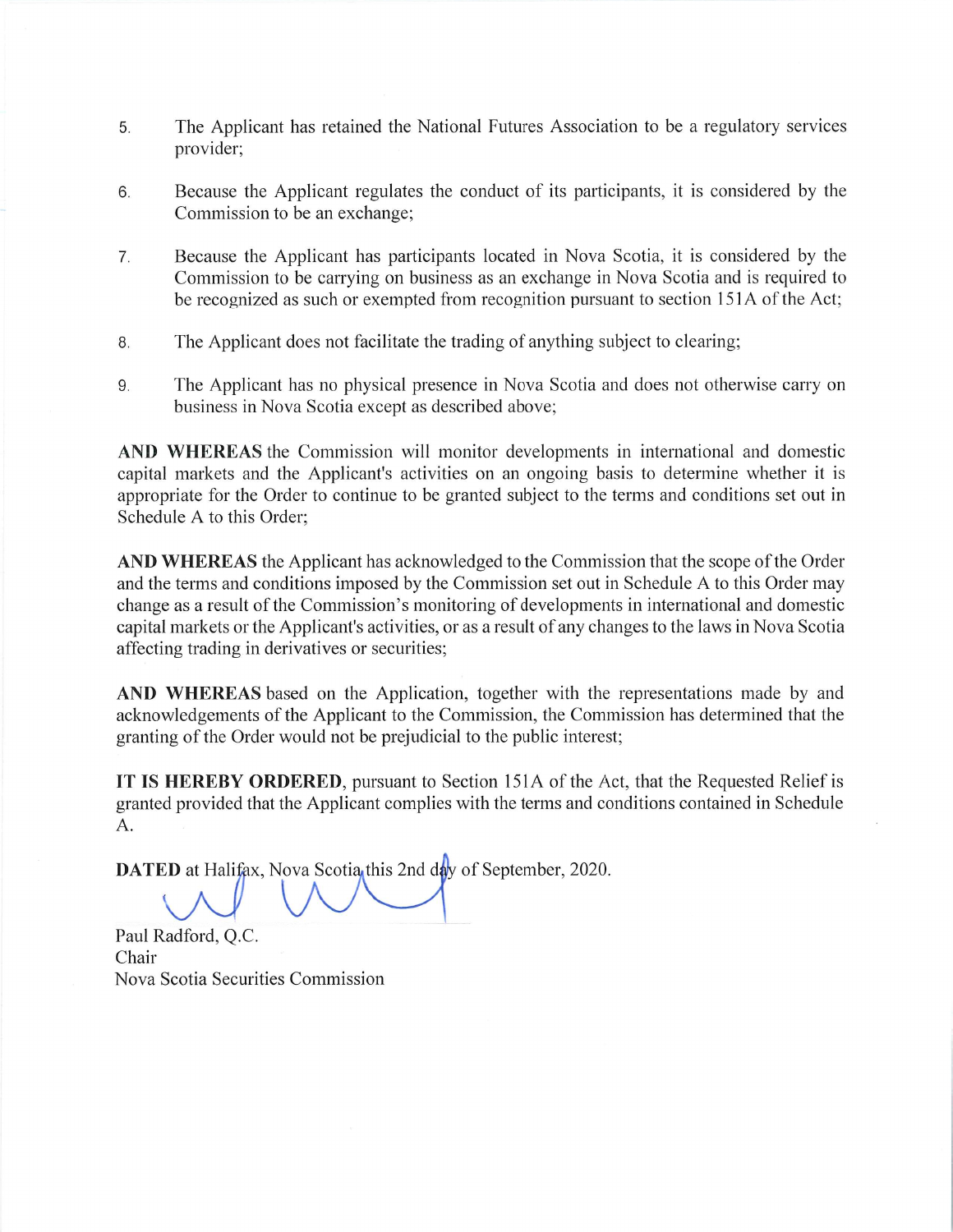## **Schedule A**

## **Terms and Conditions**

### **Regulation and Oversight of the Applicant**

- 1. The Applicant will maintain its registration as a swap execution facility ("**SEF**") with the Commodity Futures Trading Commission ("**CFTC**") and will continue to be subject to the regulatory oversight of the CFTC.
- 2. The Applicant will continue to comply with the ongoing requirements applicable to it as a SEF registered with the CFTC.
- 3. The Applicant will promptly notify the Commission if its registration as a SEF has been revoked, suspended, or amended by the CFTC, or the basis on which its registration as a SEF has been granted has significantly changed.
- 4. The Applicant must do everything within its control, which includes cooperating with the Commission as needed, to carry out its activities as an exchange exempted from recognition under Section 30J of the Act in compliance with Nova Scotia securities laws.

#### **Access**

- 5. The Applicant will not provide direct access to a participant in Nova Scotia (a **Nova Scotia User**) unless the Nova Scotia User is appropriately registered as applicable under Nova Scotia securities laws or is exempt from or not subject to those requirements, and qualifies as an "eligible contract participant" under the United States Commodity Exchange Act, as amended (the "**CEA**").
- 6. For each Nova Scotia User provided direct access to its SEF, the Applicant will require, as part of its application documentation or continued access to the SEF, the Nova Scotia User to represent that it is appropriately registered as applicable under Nova Scotia securities laws or is exempt from or not subject to those requirements.
- 7. The Applicant may reasonably rely on a written representation from the Nova Scotia User that specifies either that it is appropriately registered as applicable under Nova Scotia securities laws or is exempt from or not subject to those requirements, provided the Applicant notifies such Nova Scotia User that this representation is deemed to be repeated each time it enters an order, request for quote or response to a request for quote on the Applicant.
- 8. The Applicant will require Nova Scotia Users to notify the Applicant if their registration as applicable under Nova Scotia securities laws has been revoked, suspended, or amended by the Commission or if they are no longer exempt from or become subject to those requirements and, following notice from the Nova Scotia User and subject to applicable laws, the Applicant will promptly restrict the Nova Scotia User's access to the Applicant if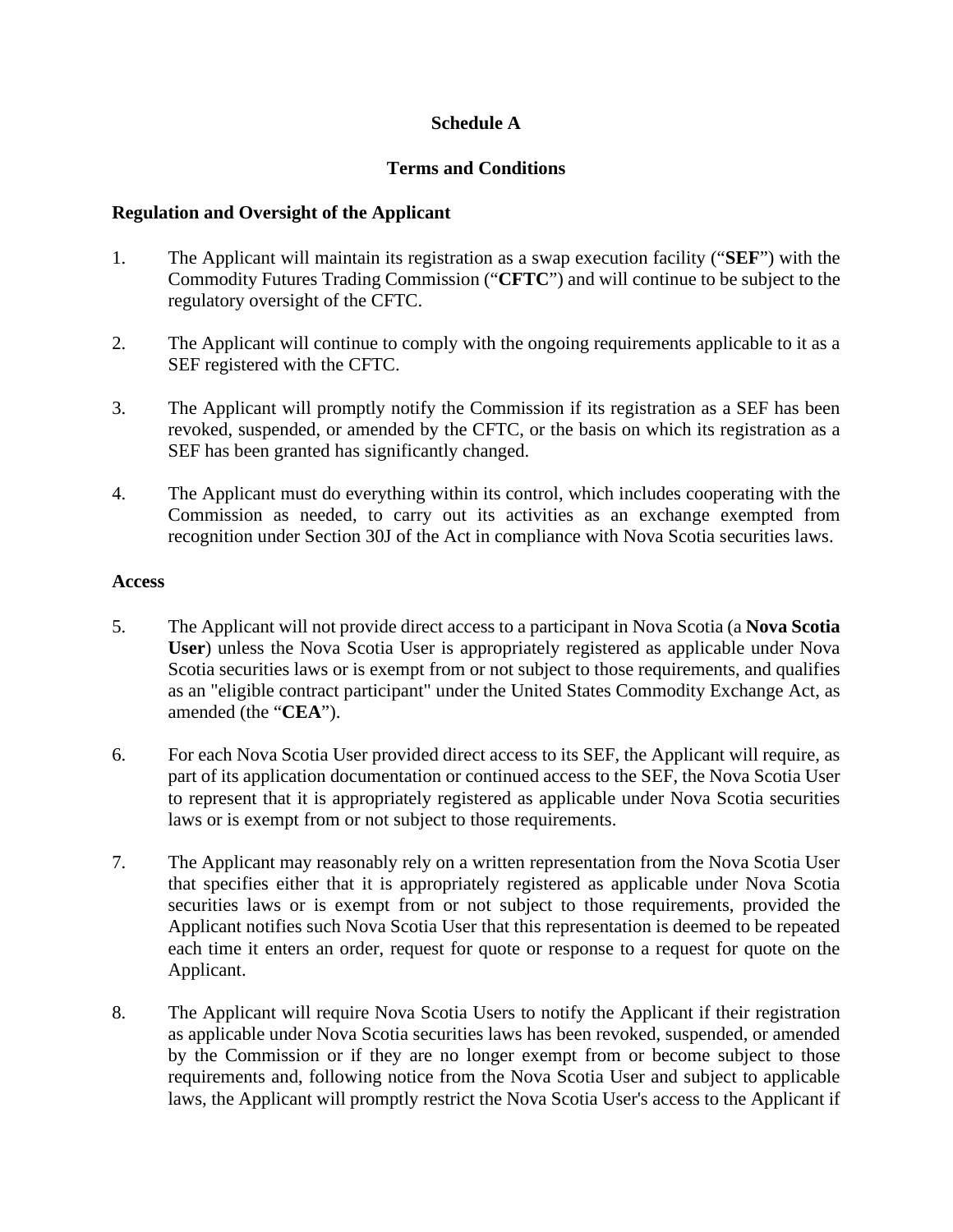the Nova Scotia User is no longer appropriately registered or exempt from those requirements.

9. The Applicant must make available to Nova Scotia Users appropriate training for each person who has access to trade on the Applicant's facilities.

## **Trading by Nova Scotia Users**

10. The Applicant will not provide access to a Nova Scotia User to trading in products other than swaps, as defined in section 1a(47) of the CEA (and for greater certainty, excluding security-based swaps), without prior Commission approval.

## **Submission to Jurisdiction and Agent for Service**

- 11. With respect to a proceeding brought by the Commission arising out of, related to, concerning or in any other manner connected with the Commission's regulation and oversight of the activities of the Applicant in Nova Scotia, the Applicant will submit to the non-exclusive jurisdiction of (i) the courts and administrative tribunals of Nova Scotia and (ii) an administrative proceeding in Nova Scotia.
- 12. The Applicant will file with the Commission a valid and binding appointment of an agent for service in Nova Scotia upon whom the Commission may serve a notice, pleading, subpoena, summons or other process in any action, investigation or administrative, criminal, quasi-criminal, penal or other proceeding arising out of, related to, concerning or in any other manner connected with the Commission's regulation and oversight of the Applicant's activities in Nova Scotia.

#### **Disclosure**

- 13. The Applicant will provide to its Nova Scotia Users disclosure that states that:
	- a. rights and remedies against the Applicant may only be governed by the laws of the U.S., rather than the laws of Nova Scotia and may be required to be pursued in the U.S. rather than in Nova Scotia; and
	- b. the rules applicable to trading on the Applicant may be governed by the laws of the U.S., rather than the laws of Nova Scotia.

#### **Prompt Reporting**

- 14. The Applicant will notify staff of the Commission promptly of:
	- a. any material change to its business or operations or the information provided in the Application, including, but not limited to:
		- i. changes to the regulatory oversight by the CFTC;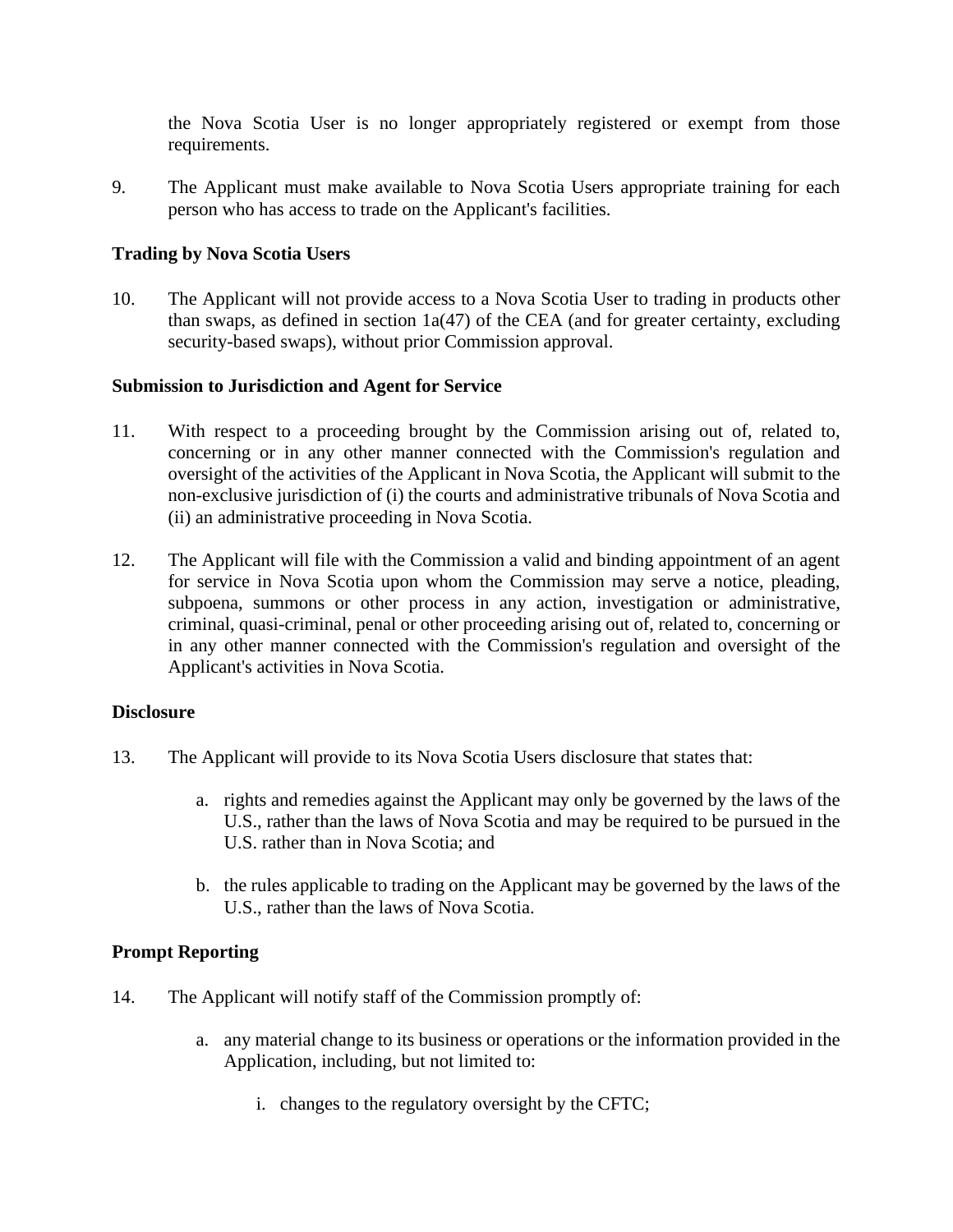- ii. the corporate governance structure of the Applicant;
- iii. the access model, including eligibility criteria, for Nova Scotia Users;
- iv. systems and technology; and
- v. the clearing and settlement arrangements for the Applicant;
- b. any change in the Applicant's regulations or the laws, rules and regulations in the U.S. relevant to swaps where such change may materially affect its ability to meet the terms of this Order;
- c. any condition or change in circumstances whereby the Applicant is unable or anticipates it will not be able to continue to meet the SEF Core Principles established in section 5h of the CEA and Part 37 of the CFTC's regulations or any other applicable requirements of the CEA or CFTC regulations;
- d. any known investigations of, or any disciplinary action against the Applicant by the CFTC or any other regulatory authority to which it is subject;
- e. any matter known to the Applicant that may materially and adversely affect its financial or operational viability, including, but not limited to, any declaration of an emergency pursuant to the Applicant's rules;
- f. any default, insolvency, or bankruptcy of a participant of the Applicant known to the Applicant or its representatives that may have a material, adverse impact upon the Applicant; and
- g. any material systems outage, malfunction or delay.
- 15. The Applicant will promptly provide staff of the Commission with notice of any made available to trade determinations that it files with the CFTC under the regulations pertaining to self-certification and/or approval.
- 16. The Applicant will promptly provide staff of the Commission with the following information to the extent it is required to provide to or file such information with the CFTC:
	- a. details of any material legal proceeding instituted against the Applicant;
	- b. notification that the Applicant has instituted a petition for a judgment of bankruptcy or insolvency or similar relief, or to wind up or liquidate the Applicant or has a proceeding for any such petition instituted against it; and
	- c. the appointment of a receiver or the making of any voluntary arrangement with creditors.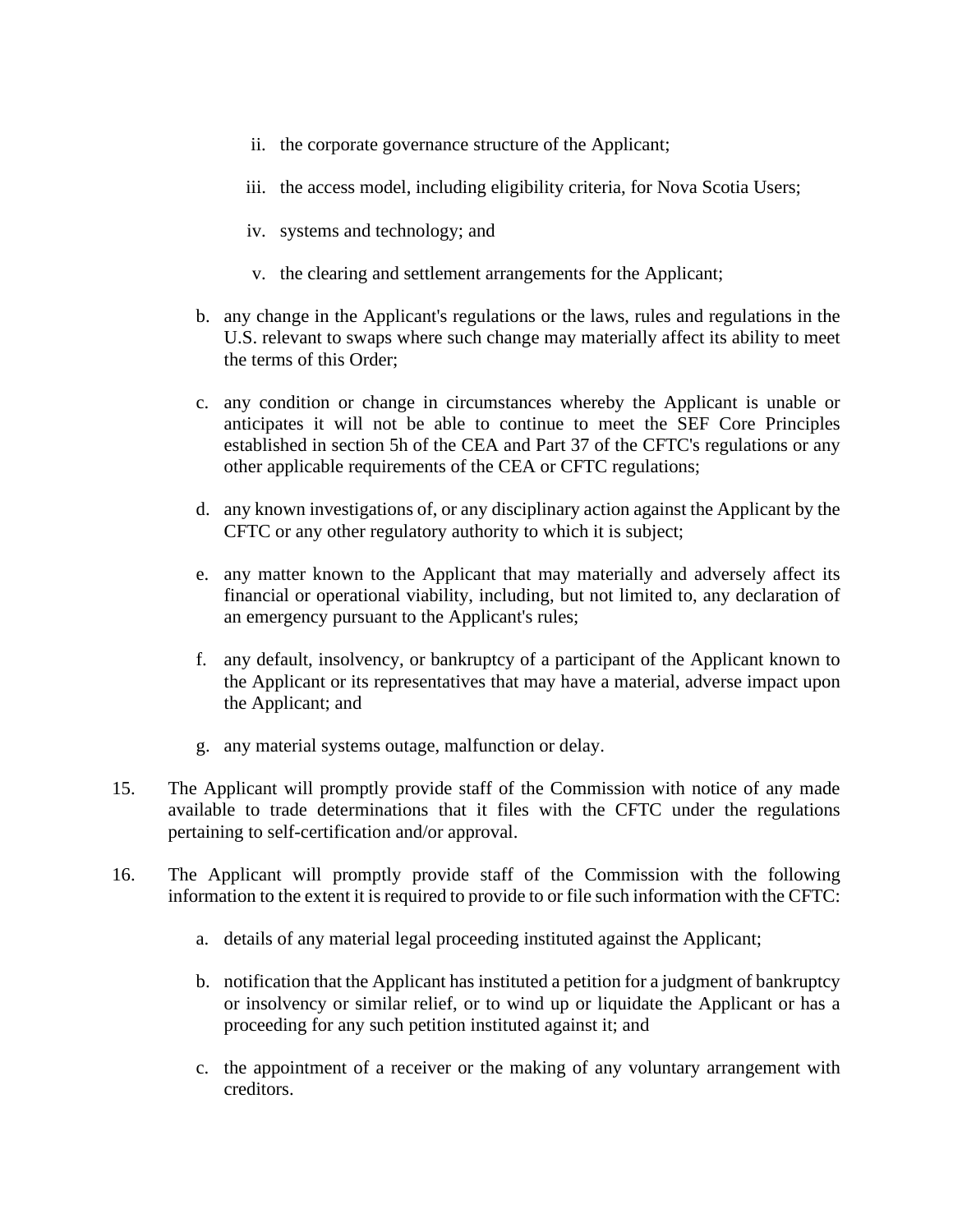17. The Applicant will promptly file with staff of the Commission copies of any Rule Enforcement Review report regarding the Applicant once issued as final by the CFTC.

## **Quarterly Reporting**

- 18. The Applicant will maintain the following updated information and submit such information in a manner and form acceptable to the Commission on a quarterly basis (within 30 days of the end of each calendar quarter), and at any time promptly upon the request of staff of the Commission:
	- a. a current list of all Nova Scotia Users and whether the Nova Scotia Users are registered under Nova Scotia securities laws or are exempt from or not subject to registration, and, to the extent known by the Applicant, other persons or companies located in Nova Scotia trading as customers of participants (**Other Nova Scotia Participants**);
	- b. the legal entity identifier assigned to each Nova Scotia User, and, to the extent known by the Applicant, to Other Nova Scotia Participants in accordance with the standards set by the Global Legal Entity Identifier System;
	- c. a list of all Nova Scotia Users against whom disciplinary action has been taken in the last quarter by the Applicant or its regulatory services provider (**RSP**) acting on its behalf, or, to the best of the Applicant's knowledge, by the CFTC with respect to such Nova Scotia User's activities on the Applicant and the aggregate number of disciplinary actions taken against all participants in the last quarter by the Applicant or its RSP acting on its behalf;
	- d. a list of all active investigations during the quarter by the Applicant or its RSP acting on its behalf relating to Nova Scotia Users and the aggregate number of active investigations during the quarter relating to all participants undertaken by the Applicant;
	- e. a list of all Nova Scotia applicants for status as a participant who were denied such status or access to the Applicant during the quarter, together with the reasons for each denial;
	- f. copies of all amendments to the Applicant's Form SEF filed with the CFTC during the quarter, including, but not limited to, any amendments to the Applicant's trading rules;
	- g. a list of all additions, deletions, or changes to the products available for trading since the prior quarter;
	- h. for each product,